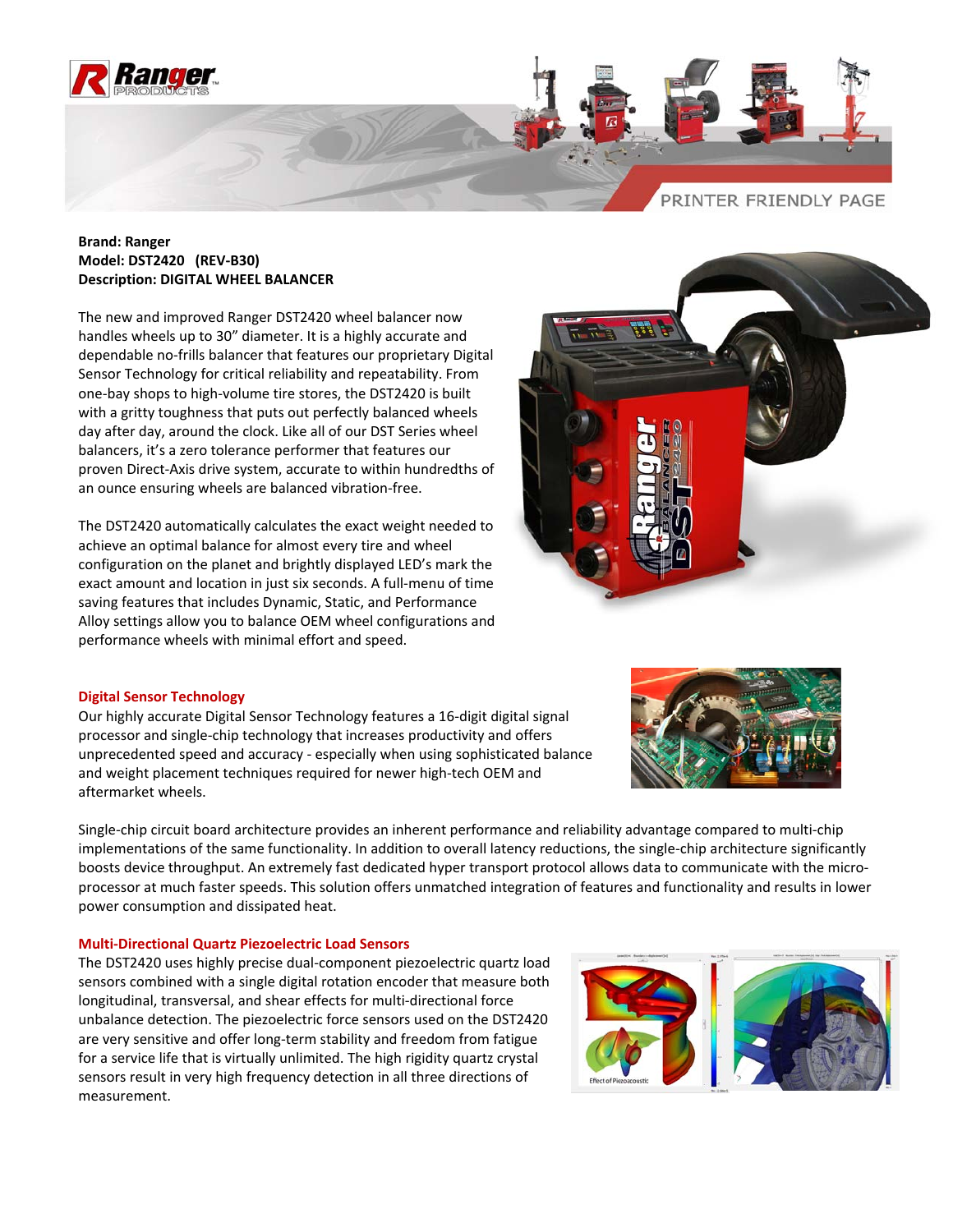### **FEATURES**

### **Quick and Precise Set‐Up**

Multi‐size center cones and a full rubber perimeter no‐mar "Quick‐Nut" bell adapter makes mounting wheels fast and easy and minimizes the risk of costly wheel damage.

## **Mounting Cone Package**

The DST2420 tooling package not only includes our standard car and light truck cones, but a heavy-duty truck cone and spacer ring as well. This well equipped package includes three automotive and light truck cones; 1.75" ‐ 2.75", 2.75" ‐ 3.50", and 3.50" ‐ 4.25", and one truck cone 4.50" ‐ 5.00".

# **Weight Optimization**

The DST242000 automatically calculates the minimum amount of weight needed to achieve an optimal balance for the tire and wheel configuration so you use less weight which adds up to real savings and increases your bottom line.

### **Wheel Graphic Interface**

A touch‐pad display panel features tire and wheel assembly graphics to help simplify speed entry of wheel data and helps guide technicians through balancing procedures. Operator function keys are labeled with simple, easy-to-read icons helping operators identify and command all balancing functions.

### **LED Rolling Wheel Weight Displays**

Bright LED weight placement indicators show weight positions as the wheel is gently rolled to exact top‐dead‐center. Tiered weight placement indicators help identify out‐of‐sight

weight placement such as split-weight or hidden "behind-the-spoke" techniques. Aids with clip-on, and tape weight placement at precise locations for zero‐on balancing every time.

# **VALUABLE TIME‐SAVING OPTIONS**

### **No More Heavy Lifting**

Our optional RWL‐350 wheel lift makes light work out of heavy lifting by servicing large, oversize truck and custom wheels that usually require extra effort on part of the technician. The optional RWL‐350 pneumatic wheel lift helps technicians mount wheels effortlessly on the balancer, preventing potential injuries and fatigue from manually lifting heavy wheels. The lever-controlled wheel lift quickly raises the wheel and a bearing mounted slider positions them for easy mounting. One handed operation means the technician's free hand remains able to control the wheel assembly once it is lifted into the mounting position. The

portable wheel lift handles wheels up to 350 pounds and takes up minimal space around the balancer.

### **Motorcycle Capable**

This optional Universal Wheel Clamp Kit comes with a shaft and adapters to accommodate Harley Davidson, Japanese, and European Motorcycles with hub assemblies up to 9‐1/2" inches wide. It quickly installs on all Ranger computer wheel balancers with a 36mm shaft. The adapter kit is designed to balance wheels with a center‐hole diameter from 5/8" to 1‐1/4". Kit Includes: (1) Universal Wheel Clamp, (1) Shaft, (4) Centering Cones, (1) Short Spacer, (1) Long Spacer, and (1) Spin‐On Nut.

### **Flange Plate Kit**

Essential for the more precise balancing, this adjustable multi‐position flange plate kit includes centering pin adapters to fit most import and domestic car and light truck lug‐bolt patterns. The specially designed lug‐bolt adaptors balance wheels far more accurately than a cone can do by itself, resulting in a smooth, vibration free drive. Includes flange plate kit and measuring caliper.